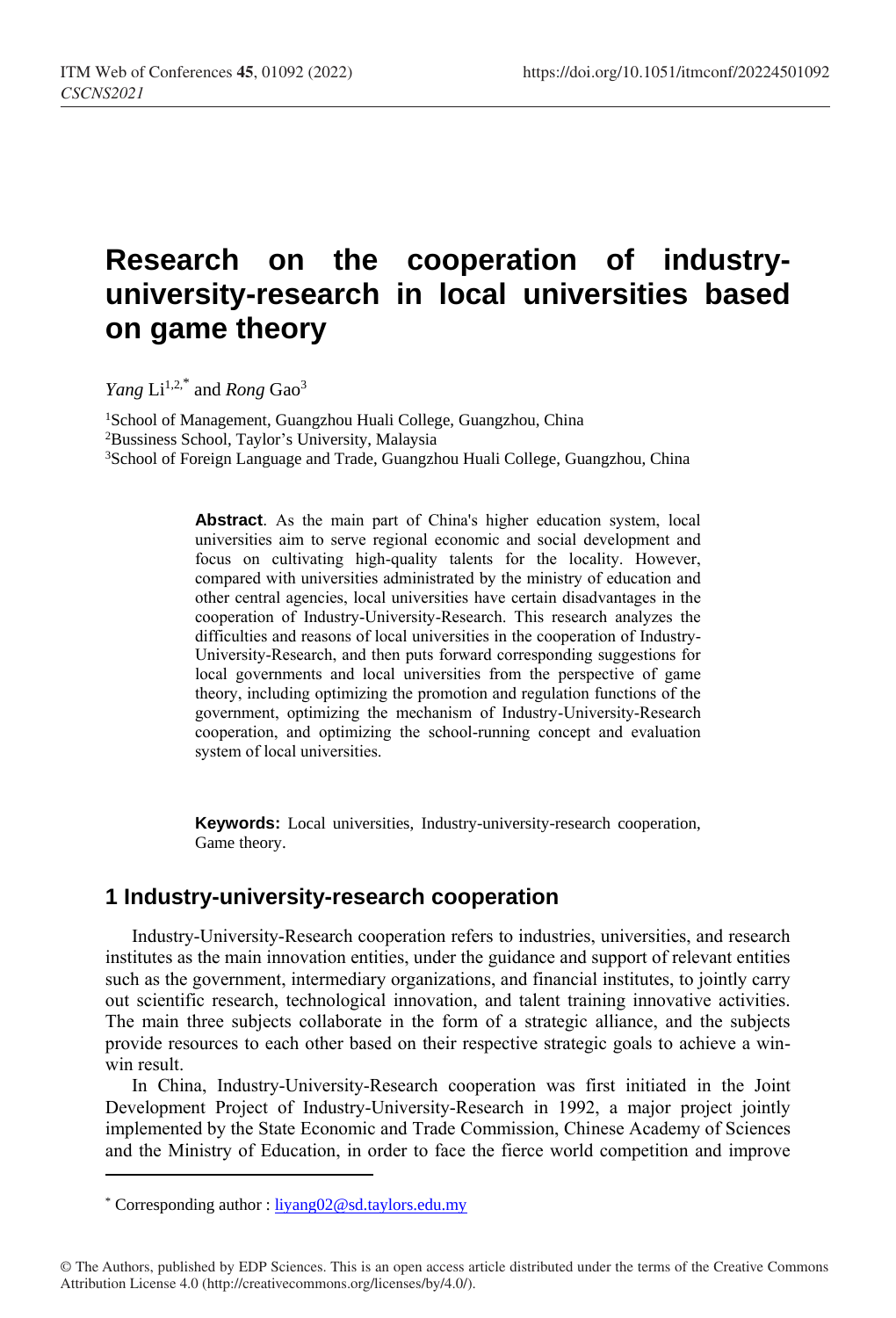the national scientific and technological research and development capacity. After nearly 30 years of rapid development, a model of Industry-University-Research cooperation featuring complementary advantages, benefit-sharing, risk-sharing, and common development has gradually formed, which has played an important role in promoting industrial technological innovation.

In recent years, China has paid more and more attention to Industry-University-Research cooperation and increased its support for Industry-University-Research cooperation. The Outline of the national medium and long term science and technology development program (2006-2020) proposed to comprehensively promote the construction of a national innovation system with Chinese characteristics with industry as the core and Industry-University-Research cooperation as a breakthrough point, and greatly improve the country's independent innovation capabilities. At the National Education Conference, Xi Jinping proposed to improve the ability of education to serve economic and social development, promote cooperation between industry, university and research, and focus on cultivating innovative, compound, and application-oriented talents. Therefore, strengthening Industry-University-Research cooperation and improving the level of serving local economic development has become one of the important responsibilities of local universities.

# **2 Local universities**

The concept of local universities was formed from China's administrative management system. In accordance with administrative management, the universities are divided into: the universities administrated by the ministry of education and other central agencies; the universities administrated by the local governments and provincial department of education. The universities administrated by the local governments and provincial department of education are also called local universities. Local universities generally refer to universities that belong to provinces, autonomous regions, and municipalities directly under the central government, supported by local finances and allocated funds by local administrative departments. As the main part of China's higher education system, local universities aim to serve regional economic and social development and focus on cultivating high-quality talents for the locality.

In terms of the number of local universities, according to the list of national universities publicly released by the Chinese Ministry of Education in 2019, there are a total of 2,688 universities, only 118 universities administrated by the Ministry of Education and other Central Agencies. It can be seen that local universities occupy the vast majority of universities in China. However, universities administrated by the ministry of education and other central agencies have strong research capabilities and more research funding from the government. Compared with them, local universities are at a disadvantage in the competition. Therefore, from the perspective of game theory, this study analyzes the main reasons for the failure of local universities to participate in Industry-University-Research cooperation, and then puts forward suggestions to promote local universities to participate in Industry-University-Research cooperation.

## **3 Game analysis on industry-university-research cooperation of local universities**

Game theory is a new branch of modern mathematics, is also an important subject of operation research. This research introduces game theory into the analysis of Industry-University-Research cooperation. Only by finding the equilibrium point of the interests of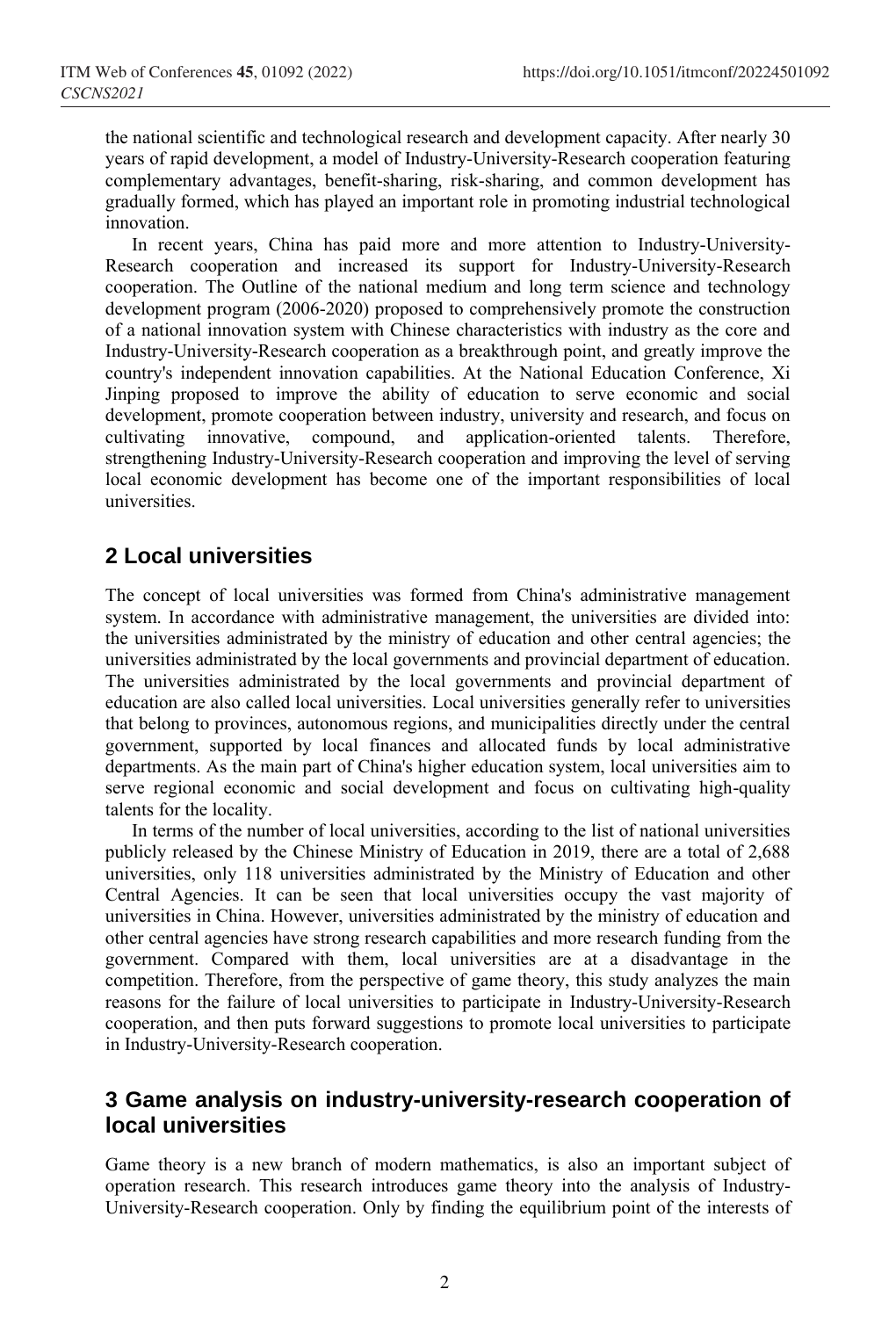all parties in cooperation can the long-term and effective Industry-University-Research cooperation be promoted. For universities, they want to find companies that can provide financial and equipment support, internships and market information. For enterprises, they hope to seek cooperation with universities with high quality students, targeted training of employees for enterprises, and able to solve technical problems for enterprises, so as to achieve the purpose of maximizing their own interests.

Hypothesis 1: Both parties of the game (local universities and enterprises) are homo economicus. The two parties will make strategic choices based on cooperation benefits and costs (cooperation, non-cooperation). The two parties will do an investigation before cooperation, assuming that the investigate cost is R. After investigation, the two parties agreed to cooperate, assuming that the expected benefit is E and the cost paid is C. The net profit of participating in cooperation is E–C, which is greater than the investigate cost R before cooperation, that is,  $E-C \ge R$ . Based on Hypothesis 1, the profit matrix of the game is established, as shown in Table 1.

|  | Table 1. Game profit matrix between enterprises and local universities. |  |  |
|--|-------------------------------------------------------------------------|--|--|
|--|-------------------------------------------------------------------------|--|--|

| Strategic choice              | University cooperation | University non-cooperation |
|-------------------------------|------------------------|----------------------------|
| Enterprise cooperation        | $(E-C-R, E-C-R)$       | $,-R,0$                    |
| Enterprise<br>non-cooperation | $(0, -R)$              | (0. 0)                     |

From the game profit matrix in Table 1, it can be seen that (cooperation, cooperation) and (non-cooperation, non-cooperation) are the two game equilibriums of the game. However, in actual Industry-University-Research cooperation, in addition to choosing to cooperate with local universities, enterprises can also choose to cooperate with universities administrated by the ministry of education and other central agencies. Therefore, under the condition of equal net profit, enterprises are more inclined to choose to cooperate with the universities administrated by the ministry of education and other central agencies, which leads to the result of the game between enterprises and local universities (non-cooperation, non-cooperation).

Hypothesis 2: In order to solve technical problems or use the resources of universities to generate greater profits, enterprises are determined to participate in Industry-University-Research cooperation. Assume that the benefits of cooperation between enterprises and local universities/universities administrated by the ministry of education and other central agencies are E, and the investigate cost is R. The cost of the enterprise is C, the cost of the local universities is  $C_1$ , and the cost of the universities administrated by the ministry of education and other central agencies is  $C_2$ . The net profit of participating in cooperation is E–C, which is greater than the investigate cost R before cooperation, that is,  $E-C \ge R$ . Based on Hypothesis 2, the profit matrix of the game is established, as shown in Table 2.

**Table 2.** Game profit matrix between enterprises and local universities and universities administrated by the ministry of education and other central agencies.

| Strategic choice              | Local university cooperation | University administrated by the<br>ministry of education and other central<br>agencies cooperation |
|-------------------------------|------------------------------|----------------------------------------------------------------------------------------------------|
| Enterprise cooperation        | $(E-C-R, E-C1-R)$            | $(E-C-R, E-C2-R)$                                                                                  |
| Enterprise<br>non-cooperation | $(0, -R)$                    | $(0, -R)$                                                                                          |

It can be seen from Table 2 that in order to attract the cooperation of enterprises, local universities need to pay higher cooperation costs than universities administrated by the ministry of education and other central agencies, that is,  $C_1 > C_2$  (E-B-C<sub>2</sub> > E-B-C<sub>1</sub>).

In short, under the condition of market economy, interest is the direct driving force to promote the development of Industry-University-Research cooperation. Through Industry-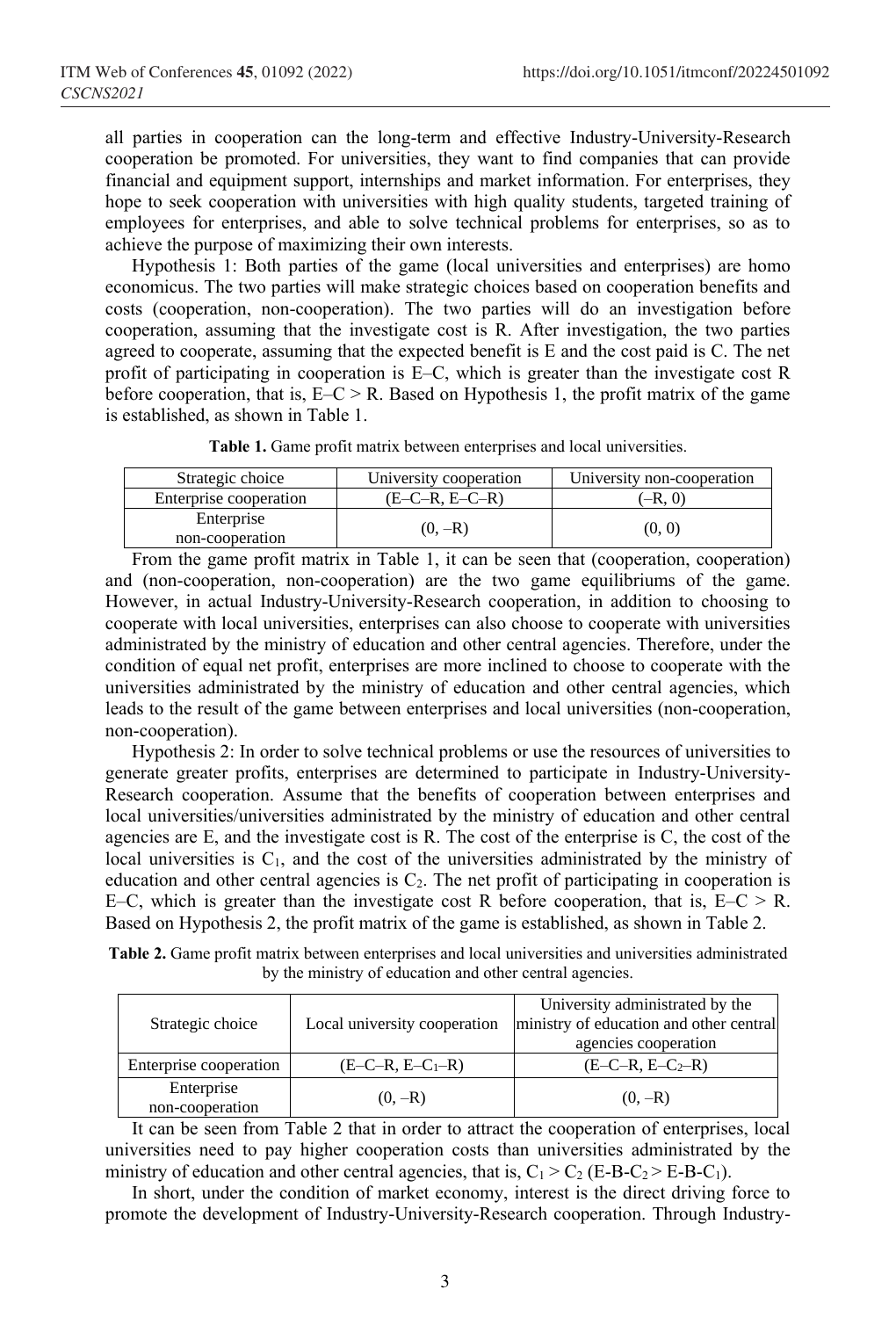University-Research cooperation, local universities hope to improve the quality of running schools, cultivate high-quality talents and provide internship opportunities for students. Enterprises hope to obtain talents to meet their development needs and solve problems in technology through Industry-University-Research cooperation, so as to improve their competitiveness. Therefore, in order to make the result of the game between enterprises and local universities (cooperation, cooperation), on the one hand, local universities should actively participate in Industry-University-Research cooperation; on the other hand, local universities should focus on long-term benefits and pay more cooperation costs or reduce its own interests give it an advantage in the competition with universities administrated by the ministry of education and other central agencies. Meanwhile, local governments should provide policy support, such as bearing part of the research costs of Industry-University-Research cooperation, or tax reduction for enterprises that actively participate in Industry-University-Research cooperation.

# **4 Suggestions on promoting the industry-university-research cooperation**

Although local universities have certain geographical advantages in the development of Industry-University-Research cooperation, there is still a big gap compared with the universities administrated by the ministry of education and other central agencies. It has become an important topic to explore the way of Industry-University-Research cooperation in line with the characteristics of local universities. Based on the game analysis of Industry-University-Research cooperation in local universities, this research puts forward suggestions from the perspectives of local universities and local governments.

## **4.1 Optimize the government promotion and regulation functions**

As a government whose basic purpose is to safeguard and promote public interest, especially the local government where local universities are located, it is obliged to ensure the development of Industry-University-Research cooperation. The government plays a supporting and regulating role in the operation of the Industry-University-Research cooperation mechanism. The government functions can be optimized from two aspects. (1) Optimize government support functions. Local governments should encourage universities, enterprises and scientific research institutions to actively participate in Industry-University-Research cooperation through investment, taxation and other measures. (2) Optimize government supervision functions. The relevant departments of the local government should play their role of restraint and supervision, assess and supervise the enterprises and local universities participating in the Industry-University-Research cooperation, so as to ensure the quality of the Industry-University-Research cooperation.

#### **4.2 Optimize the Industry-University-Research cooperation mechanism**

A reasonable benefit distribution mechanism is the basis for guaranteeing and encouraging enterprises and local universities to participate in Industry-University-Research cooperation. Interests must be distributed fairly among the subjects, otherwise it will be difficult to achieve the improvement of the effect of Industry-University-Research cooperation.

In order to promote the healthy development of Industry-University-Research cooperation in local universities, on the one hand, local governments should reward local universities that have made significant achievements in Industry-University-Research cooperation by setting up special funds for Industry-University-Research cooperation